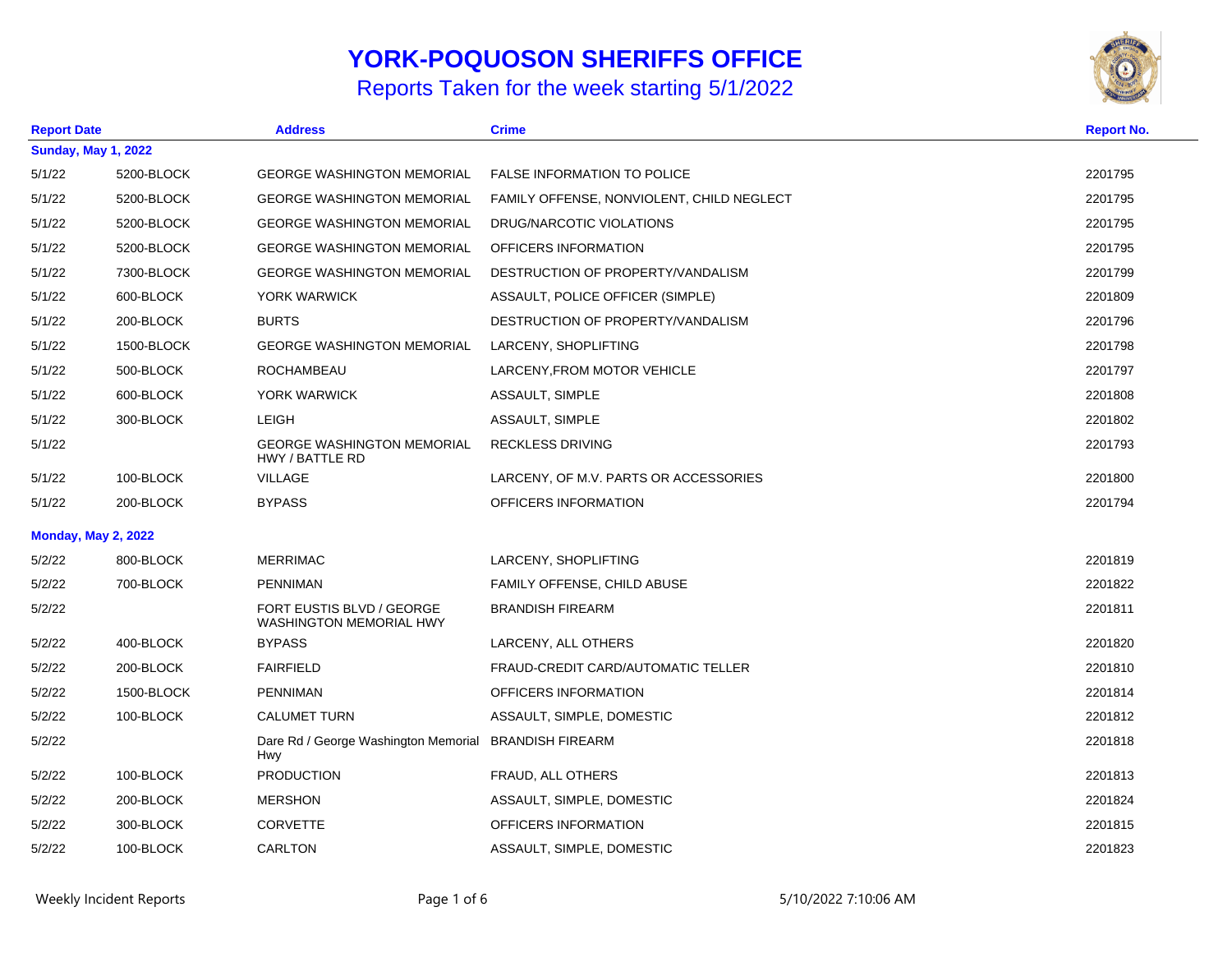| <b>Report Date</b>   |                        | <b>Address</b>                                                 | <b>Crime</b>                                | <b>Report No.</b> |
|----------------------|------------------------|----------------------------------------------------------------|---------------------------------------------|-------------------|
| 5/2/22               |                        | VICTORY BLVD / GEORGE<br><b>WASHINGTON MEMORIAL HWY</b>        | HIT and RUN                                 | 2201825           |
| 5/2/22               | 100-BLOCK              | <b>BYPASS</b>                                                  | FRAUD, ALL OTHERS                           | 2201816           |
| Tuesday, May 3, 2022 |                        |                                                                |                                             |                   |
| 5/3/22               | 500-BLOCK              | <b>OLD YORK HAMPTON</b>                                        | FRAUD, ALL OTHERS                           | 2201836           |
| 5/3/22               |                        | CHURCH ST / MAIN ST                                            | ASSAULT, SIMPLE                             | 2201837           |
| 5/3/22               | 700-BLOCK              | <b>MERRIMAC</b>                                                | DRIVE WHILE SUSPEND / REVOKED               | 2201833           |
| 5/3/22               |                        | <b>GEORGE WASHINGTON MEMORIAL</b><br><b>HWY / VICTORY BLVD</b> | DRIVING UNDER THE INFLUENCE, ALCOHOL        | 2201827           |
| 5/3/22               |                        | <b>GEORGE WASHINGTON MEMORIAL</b><br>HWY / VICTORY BLVD        | HIT and RUN                                 | 2201827           |
| 5/3/22               | 5200-BLOCK             | <b>GEORGE WASHINGTON MEMORIAL</b>                              | LARCENY, SHOPLIFTING                        | 2201841           |
| 5/3/22               |                        | <b>GEORGE WASHINGTON MEMORIAL</b><br>HWY / LAKESIDE DR         | DRIVE WHILE SUSPEND / REVOKED               | 2201839           |
| 5/3/22               | 11200-BLOCK            | <b>GEORGE WASHINGTON MEMORIAL</b>                              | ASSAULT, SIMPLE                             | 2201831           |
| 5/3/22               | 100-BLOCK              | RIVERMEADE                                                     | LARCENY, FROM MOTOR VEHICLE                 | 2201842           |
| 5/3/22               | 700-BLOCK              | <b>ROCHAMBEAU</b>                                              | ASSAULT, AGGRAVATED                         | 2201830           |
| 5/3/22               | 100-BLOCK              | <b>SIEGE</b>                                                   | OFFICERS INFORMATION                        | 2201832           |
| 5/3/22               | 11200-BLOCK            | <b>GEORGE WASHINGTON MEMORIAL</b>                              | LARCENY, ALL OTHERS                         | 2201835           |
| 5/3/22               | 100-BLOCK              | ORCHARD                                                        | OFFICERS INFORMATION                        | 2201829           |
| 5/3/22               | 100-BLOCK              | <b>BAILEY</b>                                                  | RUNAWAY/MP JUVENILE                         | 2201840           |
| 5/3/22               | 100-BLOCK              | ROCHAMBEAU                                                     | ASSAULT, AGGRAVATED, SEXUAL ASSAULT/BATTERY | 2201838           |
|                      | Wednesday, May 4, 2022 |                                                                |                                             |                   |
| 5/4/22               | 700-BLOCK              | ROCHAMBEAU                                                     | <b>BOMB THREATS</b>                         | 2201854           |
| 5/4/22               | 100-BLOCK              | <b>ROSEWOOD</b>                                                | DOMESTIC - NO ASSAULT                       | 2201859           |
| 5/4/22               | 500-BLOCK              | ROCHAMBEAU                                                     | DESTRUCTION OF PROPERTY/VANDALISM           | 2201849           |
| 5/4/22               | 400-BLOCK              | <b>BYPASS</b>                                                  | COUNTERFEITING/FORGERY, ALL OTHERS          | 2201856           |
| 5/4/22               | 11200-BLOCK            | <b>GEORGE WASHINGTON MEMORIAL</b>                              | ASSAULT, SIMPLE                             | 2201852           |
| 5/4/22               | 100-BLOCK              | MAKAYLA                                                        | LARCENY, ALL OTHERS                         | 2201848           |
| 5/4/22               |                        | <b>GEORGE WASHINGTON MEMORIAL</b><br>HWY / VICTORY BLVD        | <b>RECKLESS DRIVING</b>                     | 2201858           |
| 5/4/22               |                        | <b>GEORGE WASHINGTON MEMORIAL</b><br><b>HWY / VICTORY BLVD</b> | DRIVE WHILE SUSPEND / REVOKED               | 2201858           |
| 5/4/22               |                        | <b>GEORGE WASHINGTON MEMORIAL</b><br>HWY / VICTORY BLVD        | HIT and RUN                                 | 2201861           |
| 5/4/22               | 100-BLOCK              | MAKAYLA                                                        | LARCENY, ALL OTHERS                         | 2201847           |
| 5/4/22               | 100-BLOCK              | <b>CYBERNETICS</b>                                             | LARCENY, FROM MOTOR VEHICLE                 | 2201850           |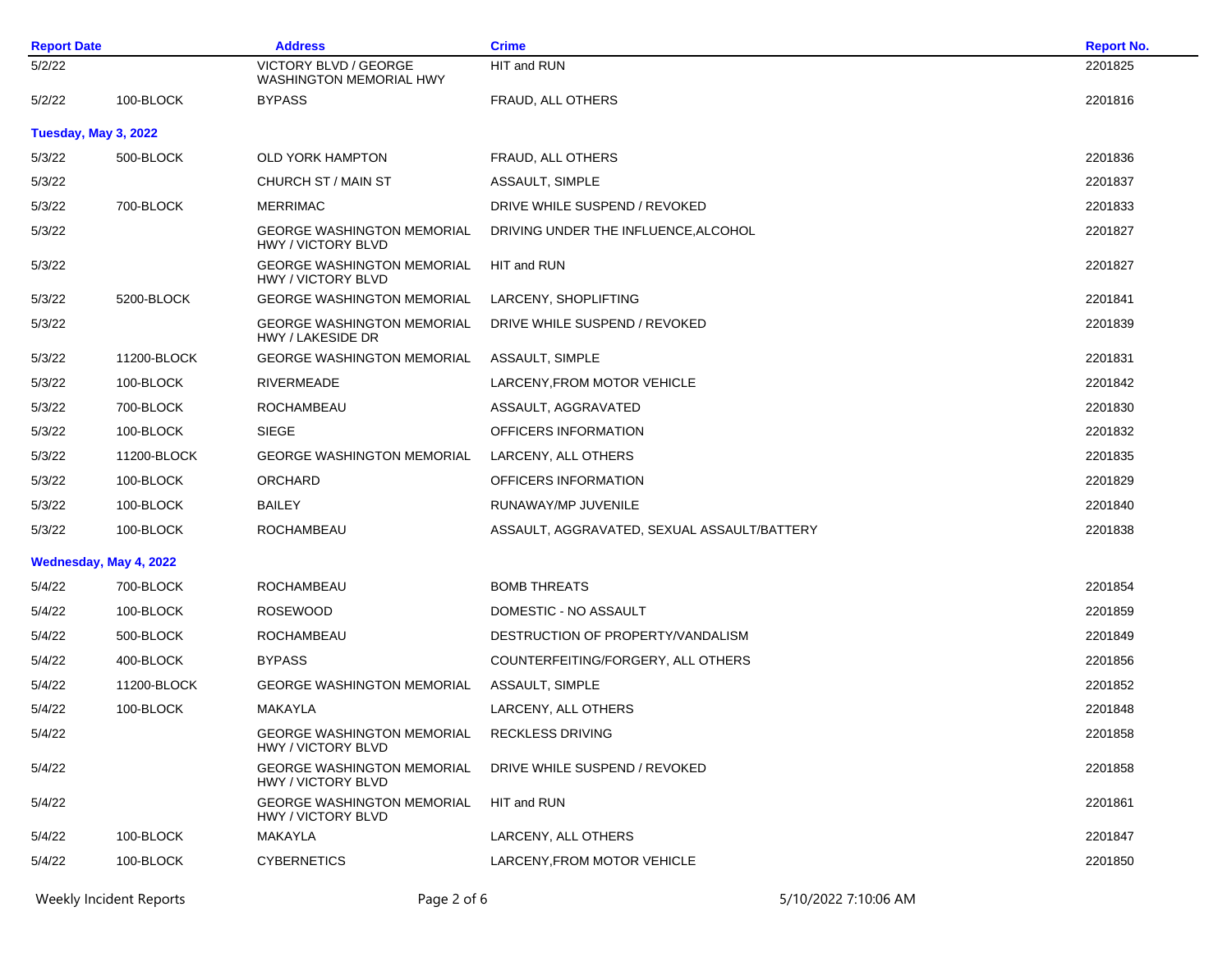| <b>Report Date</b>    |            | <b>Address</b>                             | <b>Crime</b>                          | <b>Report No.</b> |
|-----------------------|------------|--------------------------------------------|---------------------------------------|-------------------|
| 5/4/22                | 2600-BLOCK | <b>GEORGE WASHINGTON MEMORIAL</b>          | HIT and RUN                           | 2201844           |
| 5/4/22                | 2000-BLOCK | <b>GEORGE WASHINGTON MEMORIAL</b>          | LARCENY, OF M.V. PARTS OR ACCESSORIES | 2201845           |
| 5/4/22                | 3000-BLOCK | <b>GEORGE WASHINGTON MEMORIAL</b>          | <b>RECKLESS DRIVING</b>               | 2201857           |
| 5/4/22                | 100-BLOCK  | MAKAYLA                                    | LARCENY, ALL OTHERS                   | 2201846           |
| 5/4/22                | 2600-BLOCK | <b>GEORGE WASHINGTON MEMORIAL</b>          | <b>LOST PROPERTY</b>                  | 2201853           |
| 5/4/22                | 100-BLOCK  | ROCHAMBEAU                                 | EXTORTION/BLACKMAIL                   | 2201843           |
| 5/4/22                | 2600-BLOCK | <b>GEORGE WASHINGTON MEMORIAL</b>          | LARCENY, SHOPLIFTING                  | 2201860           |
| Thursday, May 5, 2022 |            |                                            |                                       |                   |
| 5/5/22                | 100-BLOCK  | <b>NEVADA</b>                              | LARCENY, FROM MOTOR VEHICLE           | 2201869           |
| 5/5/22                | 100-BLOCK  | <b>NEVADA</b>                              | LARCENY, FROM MOTOR VEHICLE           | 2201865           |
| 5/5/22                | 100-BLOCK  | <b>CHAPEL HILL</b>                         | LARCENY, FROM MOTOR VEHICLE           | 2201877           |
| 5/5/22                | 100-BLOCK  | <b>CHAPEL HILL</b>                         | TAMPER WITH AUTO (OFFICERS REPORT)    | 2201872           |
| 5/5/22                | 100-BLOCK  | <b>NEVADA</b>                              | LARCENY, FROM MOTOR VEHICLE           | 2201866           |
| 5/5/22                | 100-BLOCK  | NEVADA                                     | TAMPER WITH AUTO (OFFICERS REPORT)    | 2201866           |
| 5/5/22                | 2800-BLOCK | <b>OLD WILLIAMSBURG</b>                    | RUNAWAY/MP JUVENILE                   | 2201898           |
| 5/5/22                | 100-BLOCK  | <b>CRESTWOOD</b>                           | LARCENY, FROM MOTOR VEHICLE           | 2201867           |
| 5/5/22                | 1000-BLOCK | LAKESHEAD                                  | DESTRUCTION OF PROPERTY/VANDALISM     | 2201892           |
| 5/5/22                | 1000-BLOCK | LAKESHEAD                                  | LARCENY, FROM MOTOR VEHICLE           | 2201892           |
| 5/5/22                | 300-BLOCK  | <b>WATER</b>                               | DESTRUCTION OF PROPERTY/VANDALISM     | 2201897           |
| 5/5/22                | 700-BLOCK  | <b>BRIDGE</b>                              | TAMPER WITH AUTO (OFFICERS REPORT)    | 2201879           |
| 5/5/22                | 6400-BLOCK | <b>RICHMOND</b>                            | <b>OVERDOSE</b>                       | 2201882           |
| 5/5/22                | 100-BLOCK  | <b>ROSS</b>                                | <b>TAMPERING WITH AUTO</b>            | 2201875           |
| 5/5/22                |            | FORT EUSTIS BLVD / CLUBHOUSE<br><b>WAY</b> | DRIVING UNDER THE INFLUENCE, ALCOHOL  | 2201899           |
| 5/5/22                | 100-BLOCK  | <b>NEVADA</b>                              | LARCENY, FROM MOTOR VEHICLE           | 2201868           |
| 5/5/22                | 200-BLOCK  | TAM O SHANTER                              | <b>FRAUD-SCAMS</b>                    | 2201891           |
| 5/5/22                | 100-BLOCK  | NEVADA                                     | LARCENY, FROM MOTOR VEHICLE           | 2201871           |
| 5/5/22                | 700-BLOCK  | <b>BRIDGE</b>                              | <b>TAMPERING WITH AUTO</b>            | 2201878           |
| 5/5/22                | 100-BLOCK  | <b>MYERS</b>                               | ASSAULT, SIMPLE, DOMESTIC             | 2201894           |
| 5/5/22                | 100-BLOCK  | <b>CHAPEL HILL</b>                         | LARCENY, FROM MOTOR VEHICLE           | 2201876           |
| 5/5/22                | 100-BLOCK  | <b>ELLIS</b>                               | LARCENY, FROM MOTOR VEHICLE           | 2201886           |
| 5/5/22                | 100-BLOCK  | <b>CRESTWOOD</b>                           | LARCENY, FROM MOTOR VEHICLE           | 2201870           |
| 5/5/22                | 1300-BLOCK | <b>BRIDGE</b>                              | TAMPERING WITH AUTO                   | 2201873           |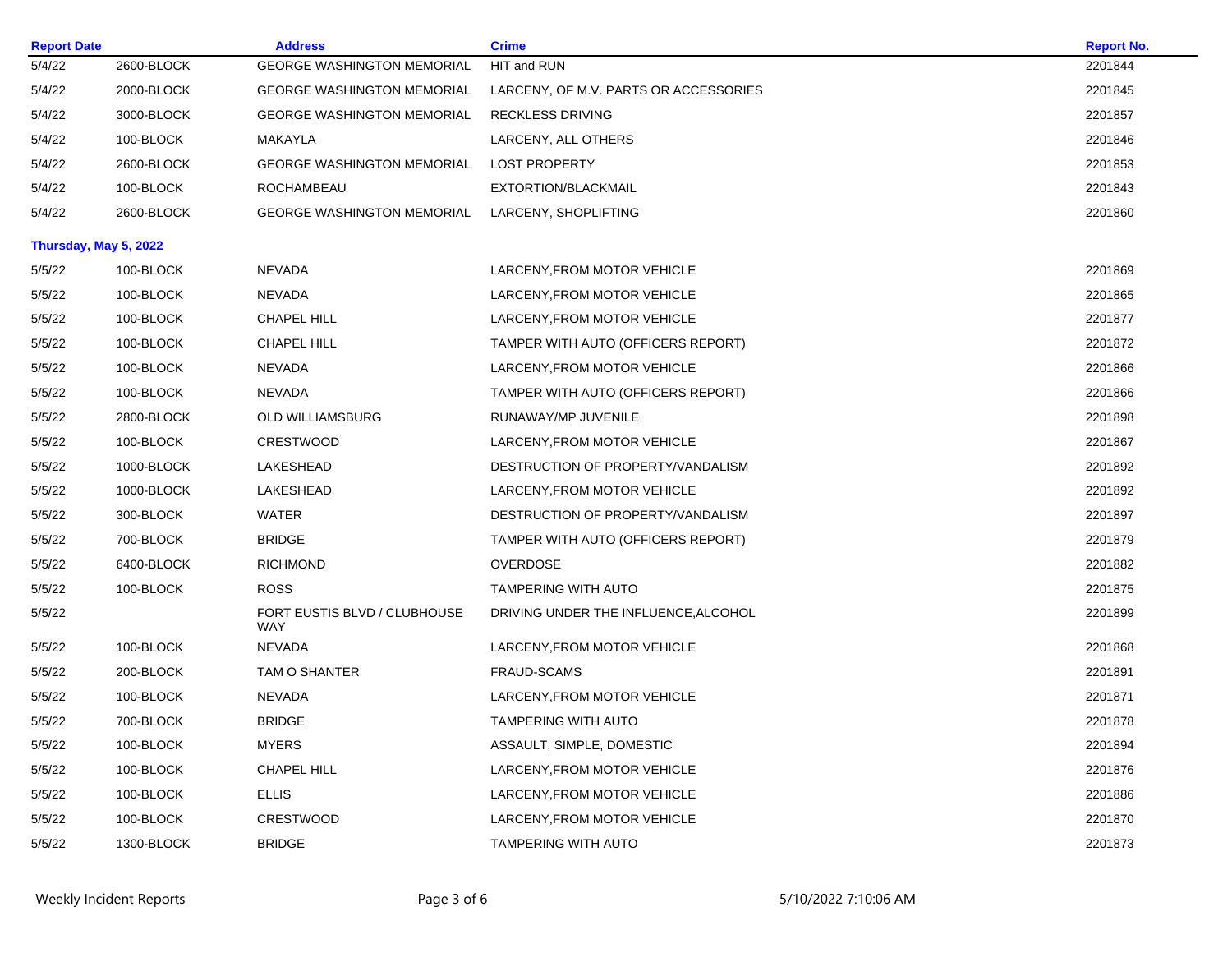| <b>Report Date</b>         |             | <b>Address</b>                                                  | <b>Crime</b>                                          | <b>Report No.</b> |
|----------------------------|-------------|-----------------------------------------------------------------|-------------------------------------------------------|-------------------|
| 5/5/22                     | 1300-BLOCK  | <b>BRIDGE</b>                                                   | LARCENY, FROM MOTOR VEHICLE                           | 2201873           |
| 5/5/22                     | 200-BLOCK   | <b>QUEENS</b>                                                   | OFFICERS INFORMATION                                  | 2201896           |
| 5/5/22                     | 100-BLOCK   | <b>NEVADA</b>                                                   | LARCENY, FROM MOTOR VEHICLE                           | 2201890           |
| 5/5/22                     | 100-BLOCK   | CHAPEL HILL                                                     | LARCENY, FROM MOTOR VEHICLE                           | 2201874           |
| 5/5/22                     | 1000-BLOCK  | LAKESHEAD                                                       | LARCENY, FROM MOTOR VEHICLE                           | 2201893           |
| 5/5/22                     | 1000-BLOCK  | LAKESHEAD                                                       | DESTRUCTION OF PROPERTY/VANDALISM                     | 2201893           |
| 5/5/22                     | 100-BLOCK   | <b>CRESTWOOD</b>                                                | DESTRUCTION OF PROPERTY/VANDALISM - TAMPER W/ VEHICLE | 2201864           |
| 5/5/22                     | 1600-BLOCK  | BALLARD                                                         | <b>RECKLESS DRIVING</b>                               | 2201883           |
| 5/5/22                     | 300-BLOCK   | <b>RIVERSIDE</b>                                                | <b>LARCENY FROM BUILDING</b>                          | 2201884           |
| 5/5/22                     | 100-BLOCK   | LITTLE FLORIDA                                                  | DRUG/NARCOTIC VIOLATIONS                              | 2201863           |
| 5/5/22                     | 700-BLOCK   | <b>BRIDGE</b>                                                   | TAMPER WITH AUTO (OFFICERS REPORT)                    | 2201880           |
| <b>Friday, May 6, 2022</b> |             |                                                                 |                                                       |                   |
| 5/6/22                     | 100-BLOCK   | MAKAYLA                                                         | LARCENY, ALL OTHERS                                   | 2201909           |
| 5/6/22                     | 8800-BLOCK  | <b>GEORGE WASHINGTON MEMORIAL</b>                               | DISORDERLY CONDUCT                                    | 2201905           |
| 5/6/22                     | 11200-BLOCK | <b>GEORGE WASHINGTON MEMORIAL</b>                               | ASSAULT, SIMPLE                                       | 2201904           |
| 5/6/22                     | 900-BLOCK   | HAMLET                                                          | OFFICERS INFORMATION                                  | 2201902           |
| 5/6/22                     | 11200-BLOCK | <b>GEORGE WASHINGTON MEMORIAL</b>                               | ASSAULT, SIMPLE                                       | 2201903           |
| 5/6/22                     | 1500-BLOCK  | <b>GEORGE WASHINGTON MEMORIAL</b>                               | LARCENY, SHOPLIFTING                                  | 2201914           |
| 5/6/22                     | 200-BLOCK   | <b>BYPASS</b>                                                   | <b>FOUND PROPERTY</b>                                 | 2201906           |
| 5/6/22                     | 4400-BLOCK  | <b>BIG BETHEL</b>                                               | ASSAULT, SIMPLE                                       | 2201908           |
| 5/6/22                     | 3300-BLOCK  | <b>HAMPTON</b>                                                  | OFFICERS INFORMATION                                  | 2201900           |
| 5/6/22                     |             | <b>GEORGE WASHINGTON MEMORIAL</b><br><b>HWY / COLONIAL PKWY</b> | HIT and RUN                                           | 2201913           |
| 5/6/22                     | 400-BLOCK   | BOUNDARY                                                        | DOMESTIC - NO ASSAULT                                 | 2201910           |
| 5/6/22                     | 300-BLOCK   | YORKTOWN                                                        | THREATEN TO BURN                                      | 2201901           |
| 5/6/22                     | 2200-BLOCK  | RICHMOND                                                        | DRUNK IN PUBLIC                                       | 2201911           |
| Saturday, May 7, 2022      |             |                                                                 |                                                       |                   |
| 5/7/22                     | 8600-BLOCK  | GEORGE WASHINGTON MEMORIAL                                      | OVERDOSE                                              | 2201917           |
| 5/7/22                     | 300-BLOCK   | <b>WOODLAND</b>                                                 | <b>WEAPON LAW VIOLATIONS</b>                          | 2201937           |
| 5/7/22                     |             | QUEENS CREEK RD / STEWART DR                                    | <b>FALSE INFORMATION TO POLICE</b>                    | 2201931           |
| 5/7/22                     | 300-BLOCK   | SAINT CLAIR                                                     | TAMPERING WITH AUTO                                   | 2201924           |
| 5/7/22                     |             | HUBBARD LN / HILLSIDE LN                                        | HIT and RUN                                           | 2201915           |
| 5/7/22                     | 400-BLOCK   | SAINT CLAIR                                                     | TAMPER WITH AUTO (OFFICERS REPORT)                    | 2201918           |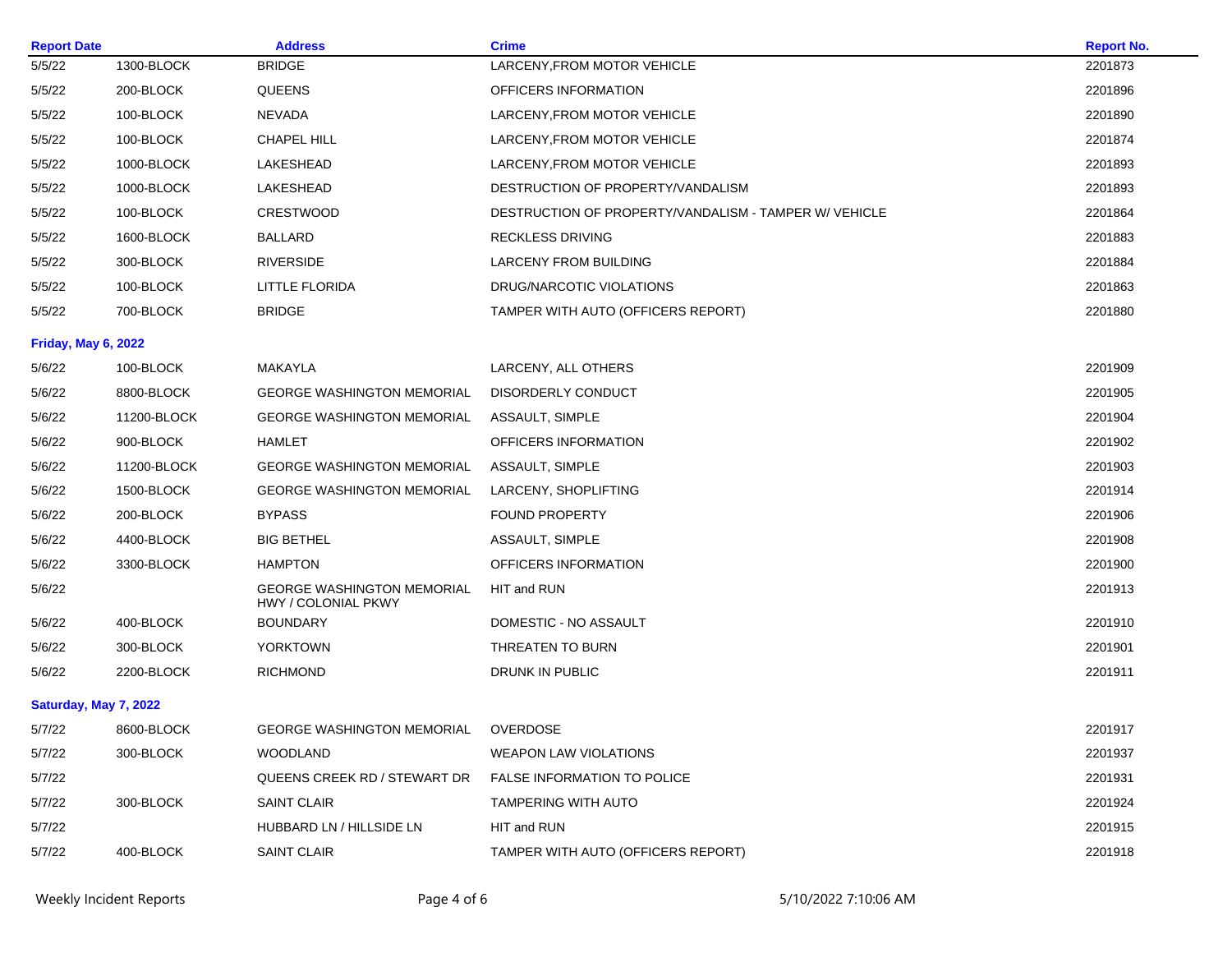| <b>Report Date</b>         |            | <b>Address</b>                                             | <b>Crime</b>                                          | <b>Report No.</b> |
|----------------------------|------------|------------------------------------------------------------|-------------------------------------------------------|-------------------|
| 5/7/22                     | 100-BLOCK  | <b>GRIFFIN</b>                                             | ASSAULT, SIMPLE, DOMESTIC                             | 2201930           |
| 5/7/22                     | 200-BLOCK  | <b>HIGH POINT</b>                                          | RUNAWAY/MP JUVENILE                                   | 2201938           |
| 5/7/22                     | 100-BLOCK  | <b>BRIDGE</b>                                              | FRAUD, ALL OTHERS                                     | 2201921           |
| 5/7/22                     | 100-BLOCK  | <b>BRIDGE</b>                                              | LARCENY, ALL OTHERS                                   | 2201921           |
| 5/7/22                     | 300-BLOCK  | <b>SAINT CLAIR</b>                                         | <b>TAMPERING WITH AUTO</b>                            | 2201925           |
| 5/7/22                     | 6400-BLOCK | <b>RICHMOND</b>                                            | <b>ROBBERY</b>                                        | 2201916           |
| 5/7/22                     | 0-BLOCK    | <b>ATLANTIS</b>                                            | OFFICERS INFORMATION                                  | 2201940           |
| 5/7/22                     | 400-BLOCK  | <b>SAINT CLAIR</b>                                         | LARCENY, FROM MOTOR VEHICLE                           | 2201926           |
| 5/7/22                     | 2600-BLOCK | <b>GEORGE WASHINGTON MEMORIAL</b>                          | ASSAULT, SIMPLE                                       | 2201935           |
| 5/7/22                     | 2600-BLOCK | <b>GEORGE WASHINGTON MEMORIAL</b>                          | DESTRUCTION OF PROPERTY/VANDALISM - TAMPER W/ VEHICLE | 2201935           |
| 5/7/22                     | 3500-BLOCK | <b>VICTORY</b>                                             | ASSAULT, SIMPLE                                       | 2201934           |
| 5/7/22                     | 2600-BLOCK | <b>GEORGE WASHINGTON MEMORIAL</b>                          | LARCENY, SHOPLIFTING                                  | 2201939           |
| 5/7/22                     | 200-BLOCK  | <b>SULLIVAN</b>                                            | ASSAULT, SIMPLE                                       | 2201942           |
| 5/7/22                     | 300-BLOCK  | SAINT CLAIR                                                | LARCENY, FROM MOTOR VEHICLE                           | 2201919           |
| 5/7/22                     | 2200-BLOCK | <b>RICHMOND</b>                                            | <b>LOST PROPERTY</b>                                  | 2201928           |
| 5/7/22                     | 400-BLOCK  | <b>SAINT CLAIR</b>                                         | TAMPER WITH AUTO (OFFICERS REPORT)                    | 2201922           |
| 5/7/22                     |            | GOVERNMENT RD / CREEDMOOR CT DRIVE WHILE SUSPEND / REVOKED |                                                       | 2201920           |
| 5/7/22                     |            | <b>GEORGE WASHINGTON MEMORIAL</b><br>HWY / JOSEPHS DR      | DRIVING UNDER THE INFLUENCE, ALCOHOL                  | 2201941           |
| 5/7/22                     | 400-BLOCK  | <b>SAINT CLAIR</b>                                         | TAMPER WITH AUTO (OFFICERS REPORT)                    | 2201923           |
| 5/7/22                     | 400-BLOCK  | <b>SAINT CLAIR</b>                                         | LARCENY, FROM MOTOR VEHICLE                           | 2201933           |
| 5/7/22                     | 700-BLOCK  | ROCHAMBEAU                                                 | OFFICERS INFORMATION                                  | 2201929           |
| <b>Sunday, May 8, 2022</b> |            |                                                            |                                                       |                   |
| 5/8/22                     | 800-BLOCK  | <b>MERRIMAC</b>                                            | <b>LOST PROPERTY</b>                                  | 2201945           |
| 5/8/22                     | 2600-BLOCK | <b>GEORGE WASHINGTON MEMORIAL</b>                          | FRAUD-CREDIT CARD/AUTOMATIC TELLER                    | 2201952           |
| 5/8/22                     | 2600-BLOCK | <b>GEORGE WASHINGTON MEMORIAL</b>                          | LARCENY, ALL OTHERS                                   | 2201952           |
| 5/8/22                     | 200-BLOCK  | <b>SPARRER</b>                                             | FRAUD-CREDIT CARD/AUTOMATIC TELLER                    | 2201946           |
| 5/8/22                     | 200-BLOCK  | <b>SPARRER</b>                                             | LARCENY, ALL OTHERS                                   | 2201946           |
| 5/8/22                     | 200-BLOCK  | <b>SPARRER</b>                                             | <b>CREDIT CARD THEFT</b>                              | 2201946           |
| 5/8/22                     | 5900-BLOCK | <b>GEORGE WASHINGTON MEMORIAL</b>                          | FRAUD-CREDIT CARD/AUTOMATIC TELLER                    | 2201953           |
| 5/8/22                     | 5900-BLOCK | <b>GEORGE WASHINGTON MEMORIAL</b>                          | LARCENY, ALL OTHERS                                   | 2201953           |
| 5/8/22                     | 2600-BLOCK | <b>GEORGE WASHINGTON MEMORIAL</b>                          | ASSAULT, SIMPLE, DOMESTIC                             | 2201957           |
| 5/8/22                     | 200-BLOCK  | <b>BARHAM</b>                                              | ASSAULT, SIMPLE                                       | 2201958           |